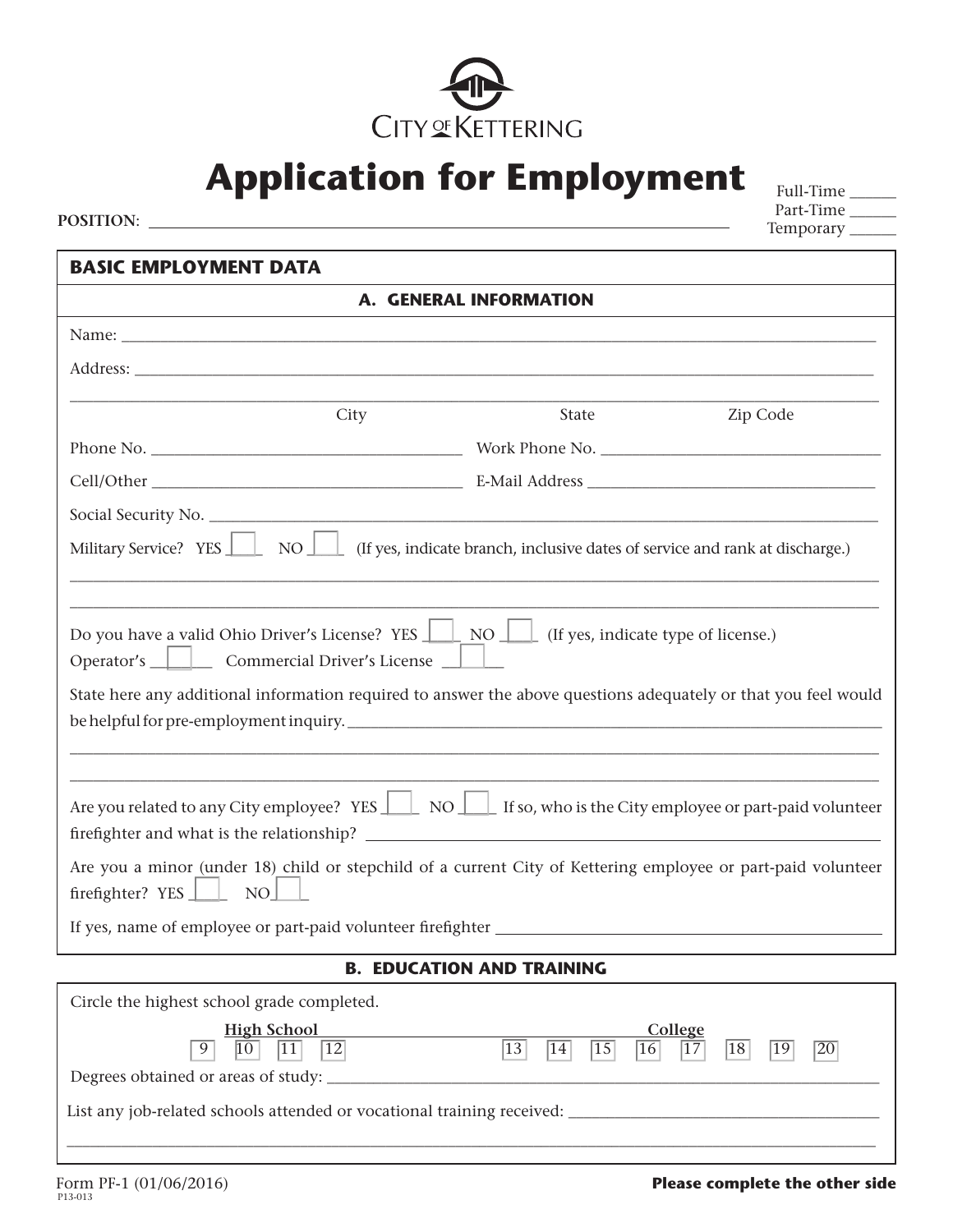## **C. PAST WORK EXPERIENCE (List most recent first)**

| Month                                                                                                                                 | Year              | Month | Year | Title of Your Position | Annual Salary        |
|---------------------------------------------------------------------------------------------------------------------------------------|-------------------|-------|------|------------------------|----------------------|
| From                                                                                                                                  | To                |       |      |                        |                      |
|                                                                                                                                       |                   |       |      |                        |                      |
|                                                                                                                                       |                   |       |      |                        |                      |
|                                                                                                                                       |                   |       |      |                        |                      |
| Month Year                                                                                                                            |                   | Month | Year | Title of Your Position | <b>Annual Salary</b> |
| From                                                                                                                                  | T <sub>o</sub>    |       |      |                        |                      |
|                                                                                                                                       |                   |       |      |                        |                      |
|                                                                                                                                       | Nature of Duties: |       |      |                        |                      |
|                                                                                                                                       |                   |       |      |                        |                      |
| Month Year                                                                                                                            |                   | Month | Year | Title of Your Position | <b>Annual Salary</b> |
| From                                                                                                                                  | T <sub>o</sub>    |       |      |                        |                      |
|                                                                                                                                       |                   |       |      |                        |                      |
| Nature of Duties: Latin Communication of Duties:                                                                                      |                   |       |      |                        |                      |
|                                                                                                                                       |                   |       |      |                        |                      |
| Attach additional sheet of paper if necessary to report experience adequately or if you wish to include<br>volunteer work experience. |                   |       |      |                        |                      |

## **D. REFERENCES (Relatives are not acceptable references)**

| Name & Title | Occupation | Address | Phone |
|--------------|------------|---------|-------|
| . .          |            |         |       |
|              |            |         |       |
| . ب          |            |         |       |
| 4.           |            |         |       |

**CERTIFICATION**: I hereby certify that all the information I have provided on BOTH SIDES of this application form is true, complete and correct to the best of my knowledge and belief, and is made in good faith. I agree and understand that all statements made by me are subject to being investigated for verification. I further agree and understand that any omissions or misstatement of facts contained in this application may disqualify me for any employment or result in my removal from employment with the City of Kettering.

Signature of Applicant Date

## **EQUAL OPPORTUNITY EMPLOYER**

As an Equal Opportunity Employer, the City of Kettering is committed to give equal consideration to all applicants without regard to race, color, religion, gender, age, national origin, ethnic heritage, or disability.